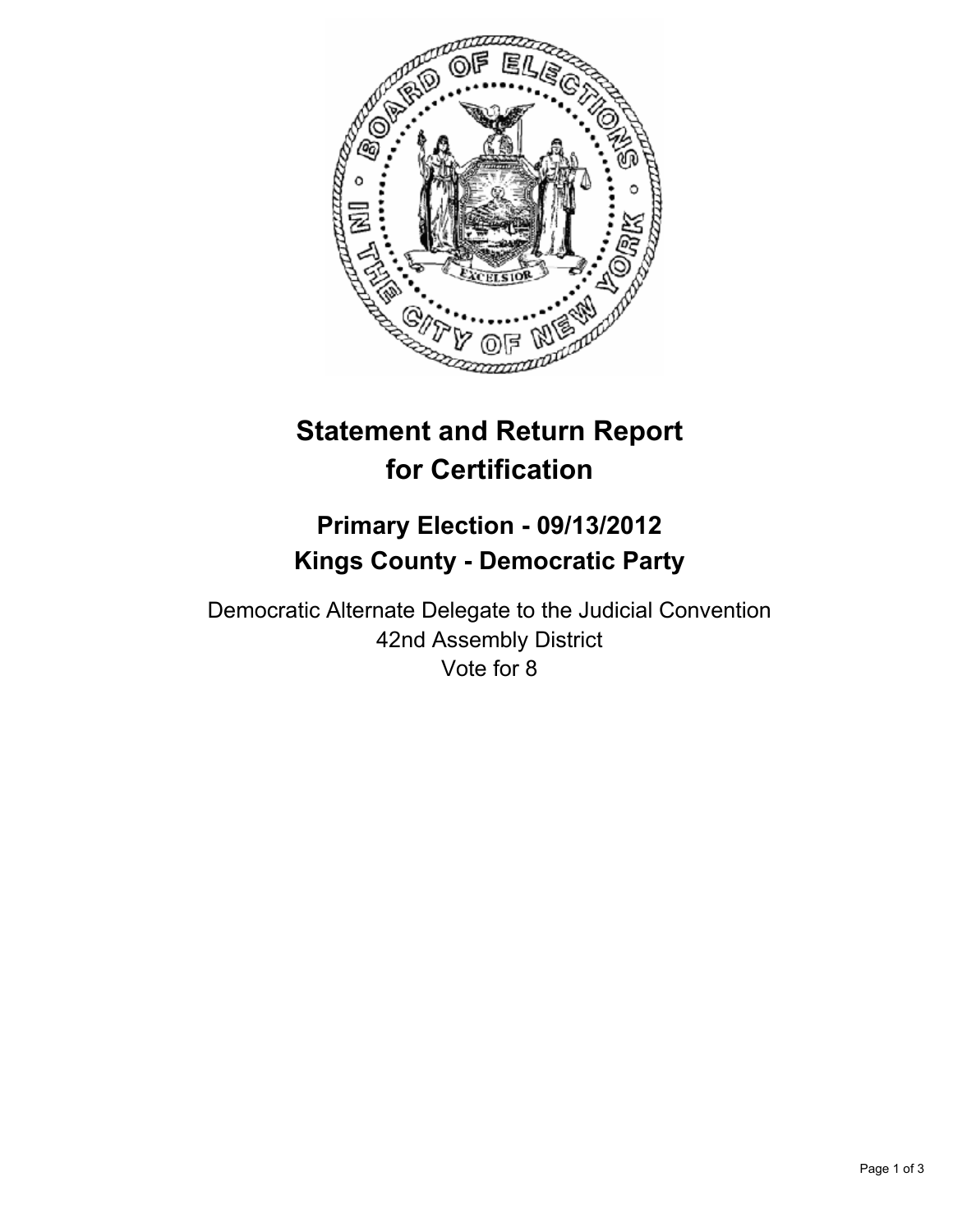

## **Assembly District 42**

| <b>PUBLIC COUNTER</b>                                    | 5,667          |
|----------------------------------------------------------|----------------|
| <b>EMERGENCY</b>                                         | 1              |
| ABSENTEE/MILITARY                                        | 158            |
| <b>FEDERAL</b>                                           | 0              |
| SPECIAL PRESIDENTIAL                                     | 0              |
| <b>AFFIDAVIT</b>                                         | 135            |
| <b>Total Ballots</b>                                     | 5,961          |
| Less - Inapplicable Federal/Special Presidential Ballots | 0              |
| <b>Total Applicable Ballots</b>                          | 5,961          |
| <b>TIMOTHY HOBSON</b>                                    | 1,633          |
| <b>LORI S. MASLOW</b>                                    | 1,409          |
| <b>CLARENCE ROBERTSON</b>                                | 1,736          |
| <b>JACKSON B. ROCKINGSTER</b>                            | 1,240          |
| <b>MELIDA I. MASON</b>                                   | 1,583          |
| PHILOMENA B. NIMLEY                                      | 1,239          |
| EDGAR F. LAFOND                                          | 1,296          |
| <b>JAMES SANON</b>                                       | 1,359          |
| ZAYNA G. YOUNG                                           | 1,122          |
| AARON BLINDER (WRITE-IN)                                 | 1              |
| EDWARDNI LIEBERMAN (WRITE-IN)                            | $\mathbf{1}$   |
| FLAN KAYITSKY (WRITE-IN)                                 | 1              |
| <b>GULIGARTO RACCON (WRITE-IN)</b>                       | 1              |
| JANEE HARVEY (WRITE-IN)                                  | 1              |
| <b>JOSUE PIERRE (WRITE-IN)</b>                           | $\mathbf{1}$   |
| MINDY BACKSTEIN (WRITE-IN)                               | 1              |
| REBECCA S HARAY (WRITE-IN)                               | $\mathbf{1}$   |
| RONALD COX SR. (WRITE-IN)                                | 1              |
| SHEILA SILVERMAN (WRITE-IN)                              | 1              |
| SHLOMO MOSTOFSKY (WRITE-IN)                              | $\overline{2}$ |
| UNATTRIBUTABLE WRITE-IN (WRITE-IN)                       | 286            |
| WESLEY LAPOMMERA (WRITE-IN)                              | 1              |
| <b>Total Votes</b>                                       | 12,916         |
| Unrecorded                                               | 34,772         |